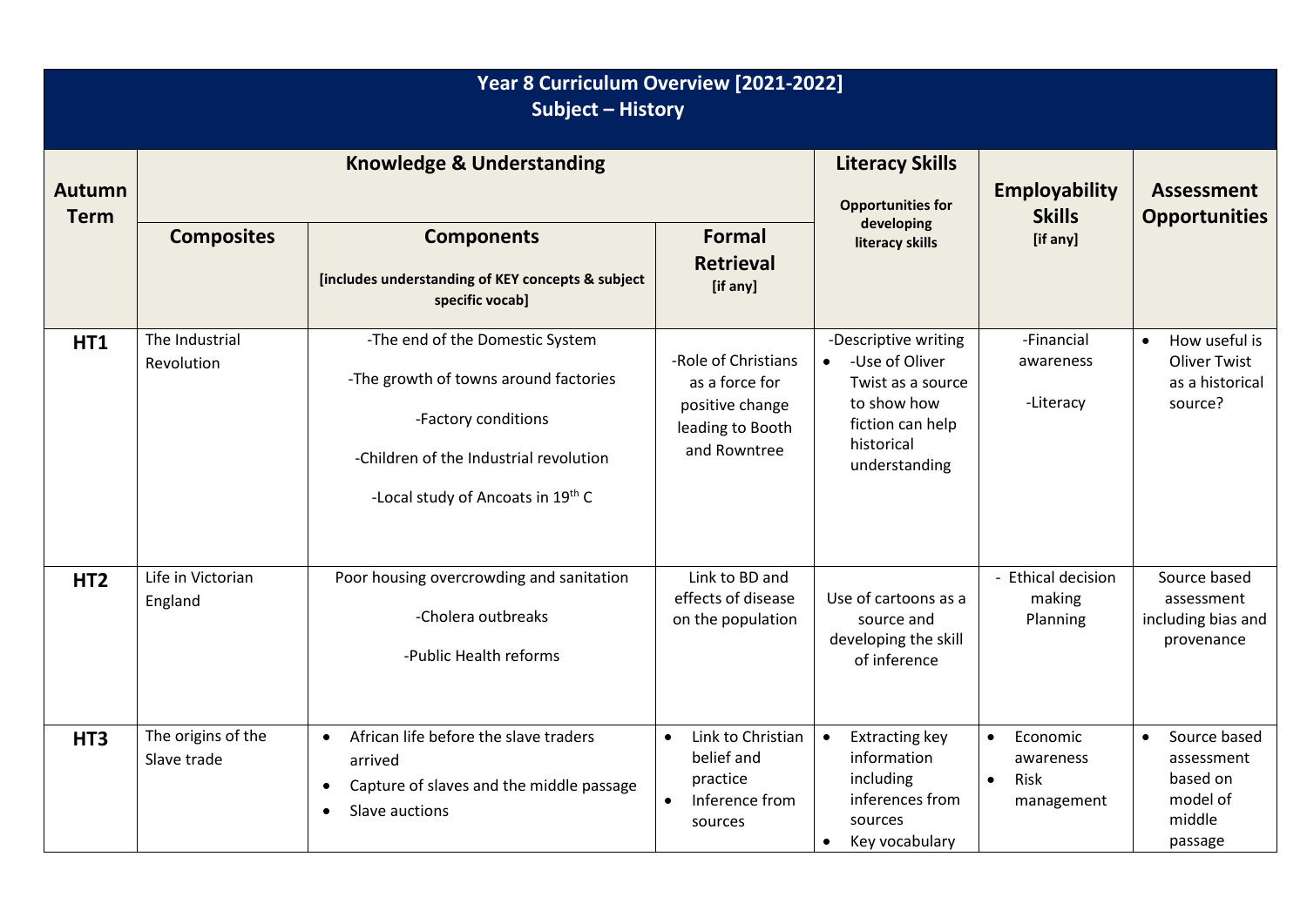|     | Life on Plantations                                                                                                                                                              | Slaves' jobs<br>$\bullet$<br>Why escape was impossible<br>$\bullet$<br>Family life on the plantations<br>$\bullet$                                                                                                                         | $\bullet$<br>$\bullet$ | Source skills<br>Comparison of<br>live in Africa to<br>plantation                                                                           | $\bullet$<br>$\bullet$ | Key vocabulary<br>Comprehension<br>of sources                                                                          | $\bullet$                                        | Numeracy<br><b>Ethical decision</b><br>making                                                        | $\bullet$ | Formal<br>assessment of<br>comparison                                                  |
|-----|----------------------------------------------------------------------------------------------------------------------------------------------------------------------------------|--------------------------------------------------------------------------------------------------------------------------------------------------------------------------------------------------------------------------------------------|------------------------|---------------------------------------------------------------------------------------------------------------------------------------------|------------------------|------------------------------------------------------------------------------------------------------------------------|--------------------------------------------------|------------------------------------------------------------------------------------------------------|-----------|----------------------------------------------------------------------------------------|
|     | The Abolition of the<br>trans-Atlantic slave<br>trade<br>Role of slaves in<br>bringing about their<br>own emancipation-<br>new addition to CO-<br>emphasis on role of<br>Equaino | The role of William Wilberforce/ Thomas<br>Clarkson and Equiano<br>Financial opposition to the abolitionist<br>$\bullet$<br>movement                                                                                                       | $\bullet$              | <b>Recall Middle</b><br>passage                                                                                                             | $\bullet$              | The use of<br>autobiography<br>as a tool for<br>persuasion                                                             | $\bullet$<br>$\bullet$                           | <b>Ethical decision</b><br>making<br>leadership                                                      |           | "Am I not a<br>man and a<br>brother<br>"source-<br>based task                          |
| HT4 | To describe the Jim<br>Crow laws in the USA                                                                                                                                      | What were the Jim Crow laws?<br>$\bullet$<br>Why did black citizens have no recourse<br>$\bullet$<br>under the law?<br>Why were conditions different in the<br>$\bullet$<br>North than in the south of the USA?                            | $\bullet$<br>$\bullet$ | Chronological<br>sequencing<br>Source analysis<br>Highlighting<br>judgement in<br>formative<br>assessments                                  | $\bullet$              | Developing the<br>skill of bringing<br>together short-<br>and long-term<br>consequences<br>and forming a<br>judgement. | $\bullet$                                        | Critical<br>thinking:<br>-organising<br>-Positive attitude<br>despite difficulties                   | $\bullet$ | Why did the<br>KKK have a<br>greater<br>impact in<br>American<br>society 1900-<br>1929 |
|     | Why is Brown v.<br>Board of education so<br>important?                                                                                                                           | Why is the year 1954 so important in US<br>$\bullet$<br>history?<br>The Little Rock Nine<br>$\bullet$<br>The role of President Eisenhower<br>$\bullet$<br>Comparison of these events with The<br>٠<br>Montgomery Bus Boycott               | $\bullet$              | Recap<br>discrimination<br>in American<br>society and it's<br>long term<br>causes                                                           |                        | Developed<br>answer on<br>Audience,<br>Author and<br>purpose of a<br>source- Elizabeth<br>Eckford                      | $\bullet$<br>$\bullet$<br>$\bullet$<br>$\bullet$ | Evaluating<br>sources of<br>information<br>Positive<br>Attitude<br>Problem<br>solving<br>Negotiating | $\bullet$ | Source based<br>evaluation on<br>Elizabeth<br>Eckford                                  |
|     | Who influenced the<br>American people the<br>most?                                                                                                                               | Case study of the following people looking<br>$\bullet$<br>at their impact on their community and the<br><b>USA</b><br>Martin Luther King<br>$\bullet$<br>Malcolm X<br>$\bullet$<br>Muhammad Ali<br><b>Emmett Till</b><br>Claudette Colvin | $\bullet$              | Link to previous<br>work on why<br>male leaders<br>achieve more<br>status than<br>female leaders<br>also link to<br>independent task<br>set | $\bullet$              | Use of primary<br>sources on each<br>person and<br>selection of key<br>vocabulary                                      | $\bullet$<br>$\bullet$                           | Influencing<br>others<br>Communication<br>skills                                                     |           | Assessment<br>will be on<br>why Colvin is<br>least well<br>known of<br>these leaders   |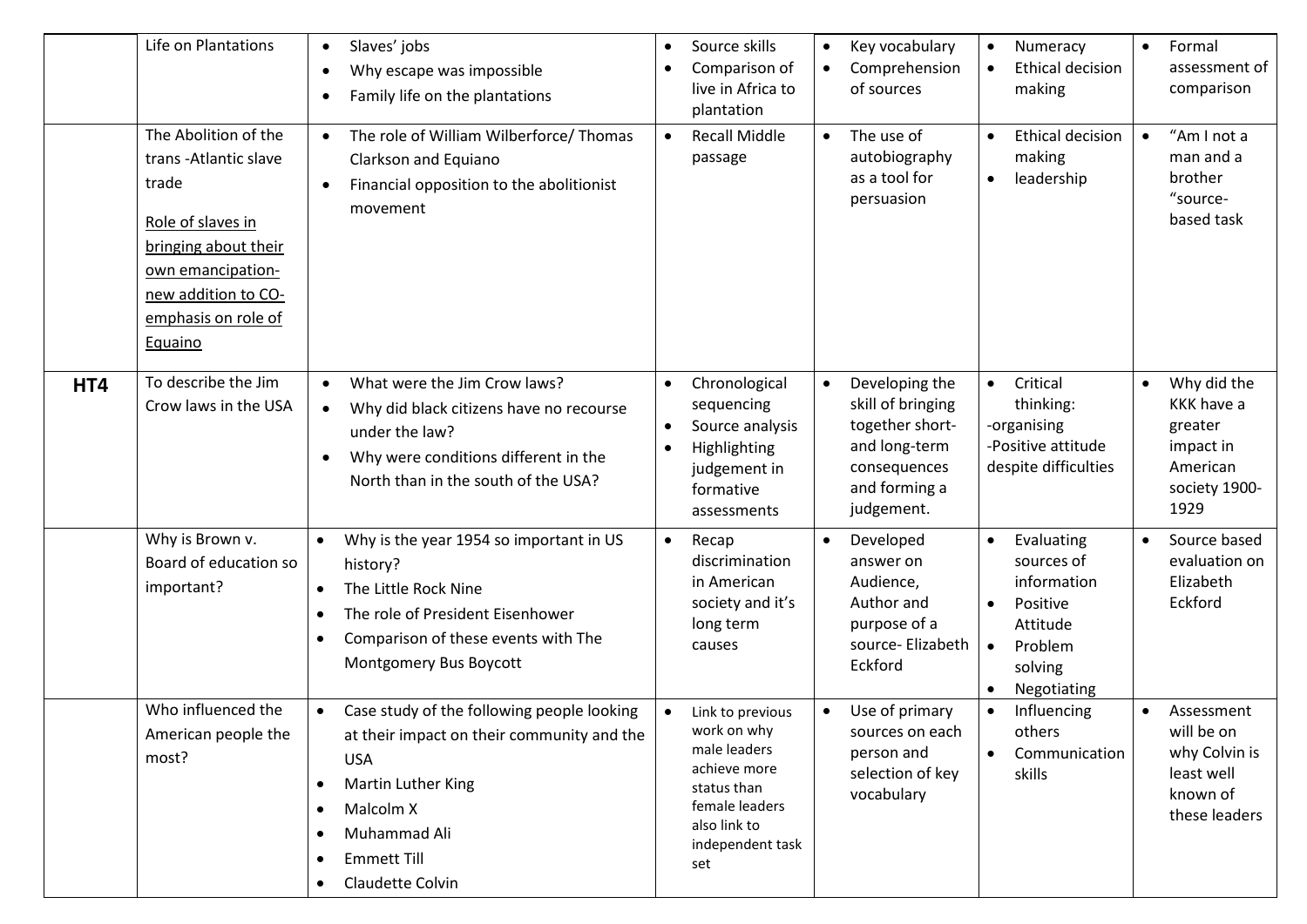| Year 8 Curriculum Overview [2021-2022]<br><b>Subject - History</b> |                                      |                                                                                                                                                                                                                                                                                                                                                                                                                                                 |                                                                                          |                                                                                                                                                     |                                                     |                                                                                                                                                                                                                                                  |  |  |  |
|--------------------------------------------------------------------|--------------------------------------|-------------------------------------------------------------------------------------------------------------------------------------------------------------------------------------------------------------------------------------------------------------------------------------------------------------------------------------------------------------------------------------------------------------------------------------------------|------------------------------------------------------------------------------------------|-----------------------------------------------------------------------------------------------------------------------------------------------------|-----------------------------------------------------|--------------------------------------------------------------------------------------------------------------------------------------------------------------------------------------------------------------------------------------------------|--|--|--|
| <b>Spring</b><br><b>Term</b>                                       |                                      | <b>Knowledge &amp; Understanding</b>                                                                                                                                                                                                                                                                                                                                                                                                            | <b>Literacy Skills</b><br><b>Opportunities for</b>                                       | Employability<br><b>Skills</b>                                                                                                                      | <b>Assessment</b><br><b>Opportunities</b>           |                                                                                                                                                                                                                                                  |  |  |  |
|                                                                    | <b>Composites</b>                    | <b>Components</b><br>[includes understanding of KEY concepts & subject<br>specific vocab]                                                                                                                                                                                                                                                                                                                                                       | <b>Formal</b><br><b>Retrieval</b><br>[if any]                                            | developing<br>literacy skills                                                                                                                       | [if any]                                            |                                                                                                                                                                                                                                                  |  |  |  |
| HT5                                                                | Why did the First<br>World War begin | The British Empire and its influence on<br>the world<br>The growing threat from Germany<br>The M.A.I.N causes of the Great War<br>The trigger at Sarajevo<br>٠                                                                                                                                                                                                                                                                                  | <b>British colonial</b><br>expansion and<br>financial growth<br>under the slave<br>trade | Students to be given<br>sentence starters<br>which show<br>explanation and<br>development-E.g.-<br>"This was a more<br>important reason<br>because" | -negotiating<br>-Problem solving<br>Decision making | Why was Princip's<br>Shot "heard<br>around the<br>world?"                                                                                                                                                                                        |  |  |  |
|                                                                    | Life in the Trenches                 | Conditions in a Front-Line trench<br>$\bullet$<br>Why did so many men contract<br>$\bullet$<br>disease?<br>New weapons of the war Why was an<br>attack launched at The Somme?<br>The first morning and why it failed so<br>$\bullet$<br>badly<br>Why was the Somme ultimately a<br>$\bullet$<br>success for Britain<br>The Blockade<br>Failure of the Ludendorff Offensive<br>The entry of the USA into the war<br>The abdication of the Kaiser | The rivalry between<br>Germany and<br><b>Britain</b>                                     | Key vocabulary -<br>attrition/No Man's<br>Land/bombardment<br>Imagery as a<br>technique- "Lions led<br>by donkeys"                                  | Problem solving<br>Planning<br>Leadership           | Describe the<br>dangers in a<br>front-line trench<br>Is "Lions led by<br>donkeys a fair<br>summary of the<br>Battle of the<br>Somme"<br>What was the<br>main reason for<br>Germany's<br>defeat.<br>Comparison of<br>Somme with<br>Taylor's quote |  |  |  |